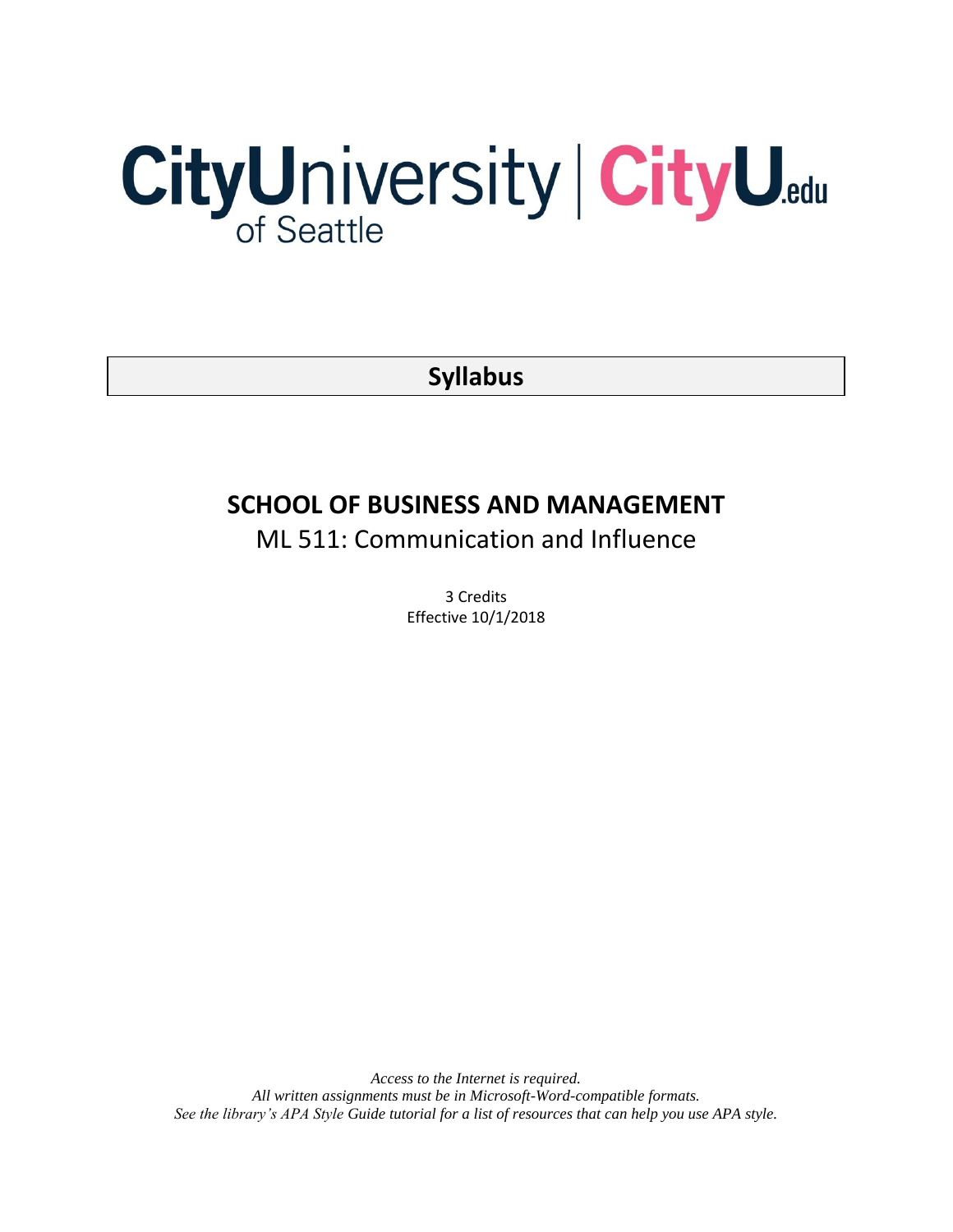# **COURSE DESCRIPTION**

Individual and team success often relies on the ability of managers and leaders to communicate with others face-to-face and online. Interaction with others can determine how you are perceived and every interaction is an occasion to develop trust and grow positive influence. Whether communicating with one person or to an audience, communicating effectively is a powerful skill for achieving objectives. This course develops students' ability to focus on their outcome, tune in to their audience and develop their message for clarity and impact. Student's ability to create an environment for open discussion and ongoing dialogue is crucial for communication success. The communications skills covered in this course will increase students' ability to exercise choice and control for every type of conversation, influence without authority and improve quality of relationships and productivity.

# **COURSE RESOURCES**

Required and recommended resources to complete coursework and assignments are found on the course **[Reading List](https://nam03.safelinks.protection.outlook.com/?url=https%3A%2F%2Fcityu.alma.exlibrisgroup.com%2Fleganto%2Flogin%3Fauth%3DSAML&data=04%7C01%7CMMara%40cityu.edu%7C70673ce0fe0144040eda08d87472e204%7Cb3fa96d9f5154662add763d854e39e63%7C1%7C0%7C637387384066198115%7CUnknown%7CTWFpbGZsb3d8eyJWIjoiMC4wLjAwMDAiLCJQIjoiV2luMzIiLCJBTiI6Ik1haWwiLCJXVCI6Mn0%3D%7C1000&sdata=JbwP%2Fm5Q%2BMgIUWa%2FXceos%2BoiLv0DX%2B%2FL%2BNGNMbX9P8E%3D&reserved=0)**. The reading list can be found under *Course Information* in Blackboard as well as from the library homepage.

**Note:** Required resources that must be purchased by the student are tagged "Purchase from a vendor of your choosing." Required resources with a direct link, "Available through CityU Library", are available at no cost to students.

Students in Canada will see required resources they need to purchase tagged "Purchase from the Canadian Bookstore." Students outside the U.S. and Canada should contact their advisor or textbook coordinator for additional information.

# **CITYU LEARNING GOALS**

This course supports the following City University learning goals:

- Exhibit professional competency and a sense of professional identity
- Demonstrate critical thinking and are information literate
- Demonstrate diverse and global perspectives
- Have strong communication and interpersonal skills
- Demonstrate a strong commitment to ethical practice and service in their professions and communities
- Be lifelong learners

# **COURSE OUTCOMES**

In this course, learners:

- Address an organizational dilemma by developing a win/win solution and presenting that to the stakeholders.
- Research, design, and deliver a persuasive presentation that influences the audience of the topic's relevance while overcoming stakeholder resistance.
- Assess your own power bases and influence style and consider strategies for expanding them.
- Describe how communication networks, organization structure, and organizational culture influence interaction.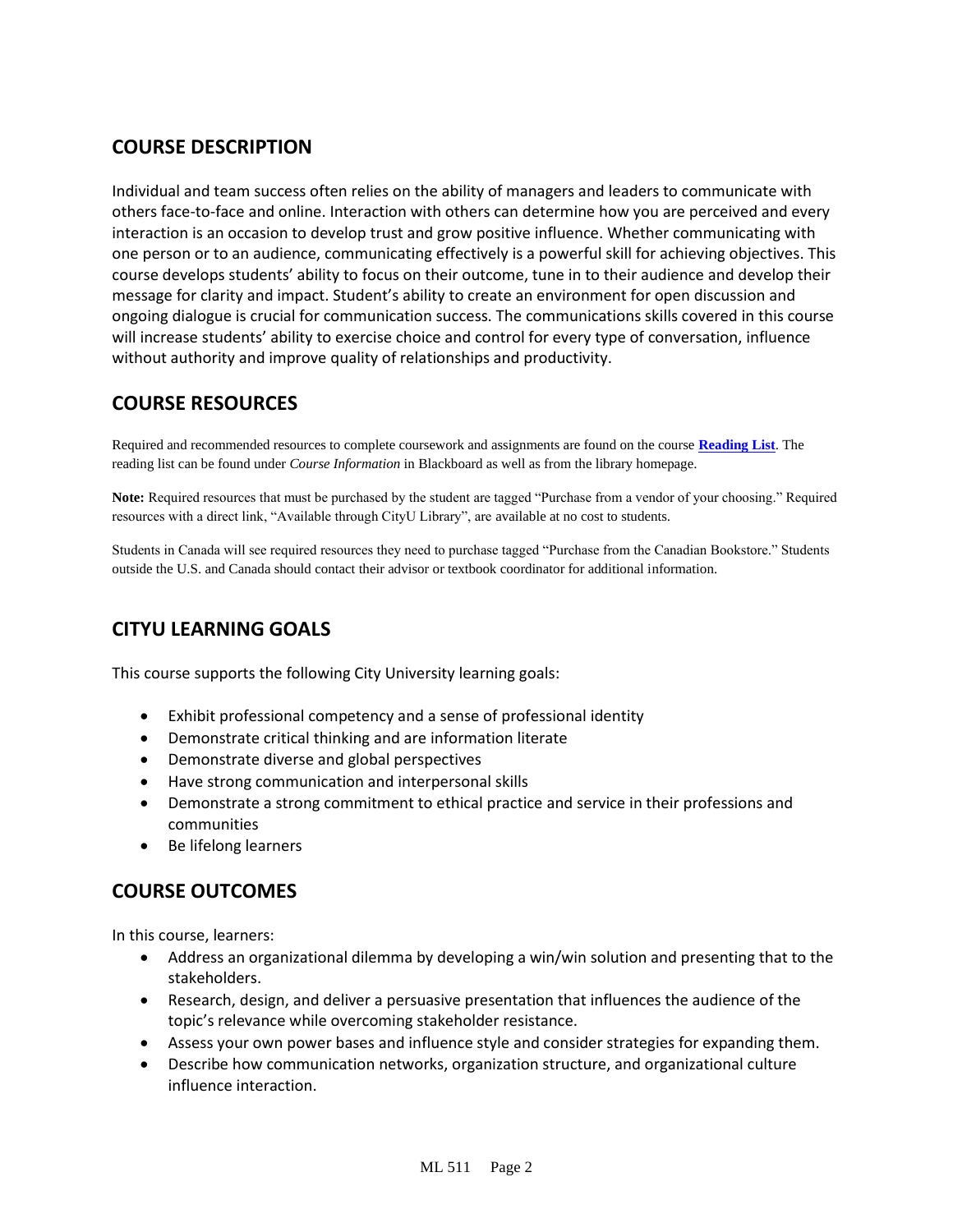# **OVERVIEW OF COURSE GRADING**

The grades earned for the course will be derived using City University of Seattle's decimal grading system, based on the following:

| <b>Overview of Required Assignments</b>     | % of Final Grade |
|---------------------------------------------|------------------|
| <b>Communication and Culture: Executive</b> | 10%              |
| Summary                                     |                  |
| Persuasive Research Presentation            | 20%              |
| Power, Privilege, and Influence Paper       | 20%              |
| Solutions Outcome Report                    | 30%              |
| <b>Instructor Determined Assignments</b>    | 20%              |
| ΤΟΤΑL                                       | 100%             |

# **SPECIFICS OF COURSE ASSIGNMENTS**

The instructor will provide grading rubrics that will provide more detail as to how this assignment will be graded.

### **Project 1: Communication and Culture: Executive Summary**

Students will write an Executive Summary on the topic of communication's influence on organizational culture for the CEO of a criangle organization (your choice of industry). An executive summary is a short document or section of a document, produced for business purposes, that summarizes a longer report, proposal or research in such a way that readers can rapidly become acquainted with a large body of material without having to read it all.

Students will be graded on how concise and comprehensive they can be at presenting this topic. Research citations and references are expected. The paper should be in the format of an executive summary.

| <b>Components</b>             | % of Grade |
|-------------------------------|------------|
| Summary of the Topic          | 40%        |
| <b>Conciseness of Summary</b> | 30%        |
| Writing and Organization      | 20%        |
| References and APA            | 10%        |
| <b>TOTAL</b>                  | 100%       |

### **Project 2: Persuasive Research Presentation**

Students will develop and present an 5 to 10-minute persuasive presentation (pitch) to convince senior organizational leadership that a change is needed (e.g. a new business process, product, and/or service).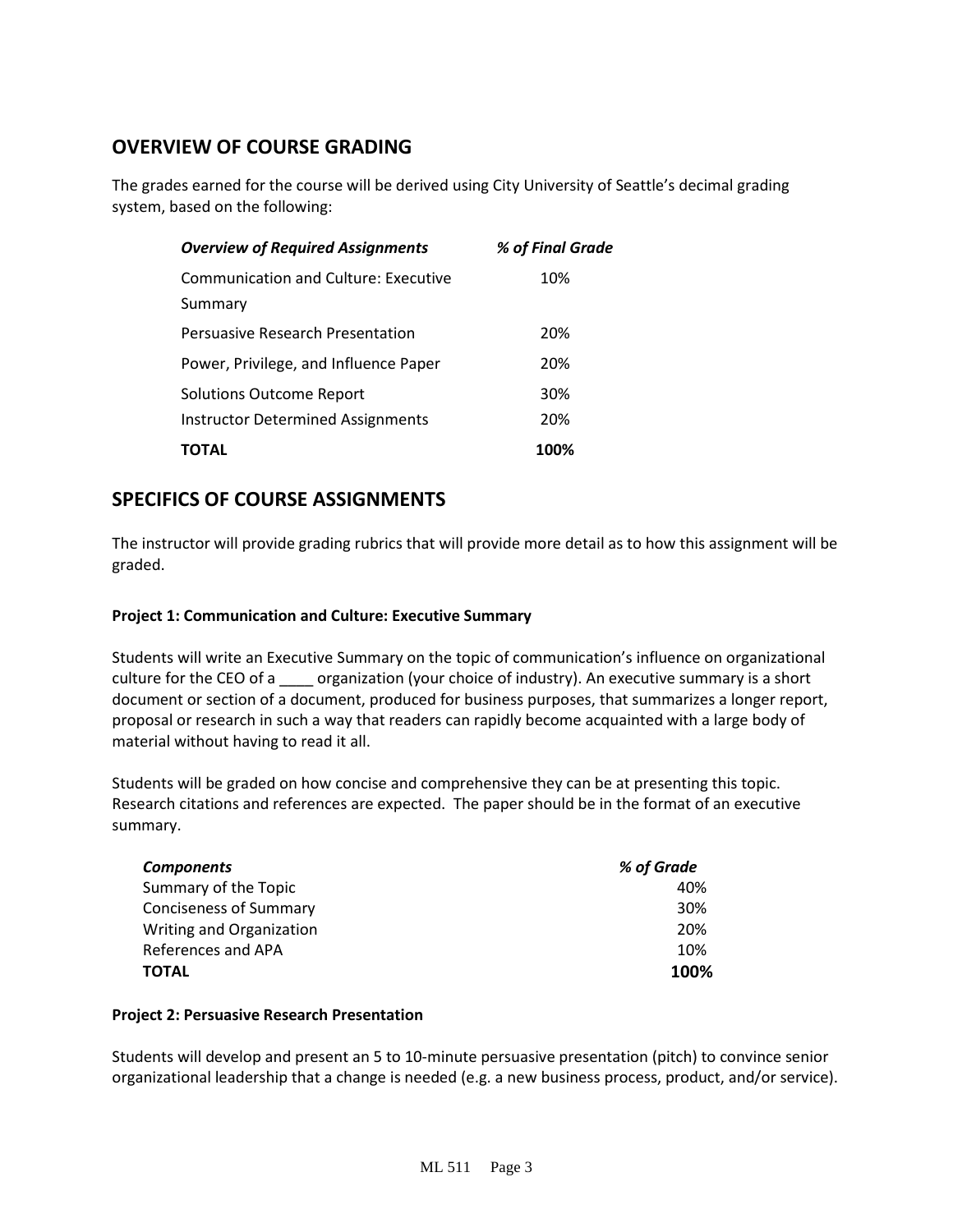In the process of persuading, the student must provide concrete and tangible ideas for the organization including evidence supported by research.

The presentation must include at least four aspects of persuasion, (including clear awareness of audience and establishing credibility), data to support the proposed organizational change, and logically supported conclusions. The presentation must be a screen recording showing both a video of the student and the presentation materials. The videos must be uploaded to and posted to Blackboard. A selection of the student's class mates will then anonymously evaluate the effectiveness of the pitch.

The grade for this assignment will be partially based on this peer feedback. Evaluators will be judging:

- a) nonverbal cues;
- b) clarity and effectiveness of visual supports;
- c) use of research to support claims;
- d) how persuaded they were that the change is a good idea;
- e) presenter's persuasiveness overall; and
- f) staying within in the allotted time.

The instructor will also grade the student using the rubric. The instructor's grade will account for 70% of the student's grade. The other 30% will be from peer feedback.

| <b>Components</b>              | % of Grade |
|--------------------------------|------------|
| <b>Nonverbal Cues</b>          | 20%        |
| <b>Visual Supports</b>         | 20%        |
| <b>Research and References</b> | 20%        |
| <b>Student Persuasion</b>      | 20%        |
| <b>Overall Persuasion</b>      | 10%        |
| References and APA             | 10%        |
| <b>TOTAL</b>                   | 100%       |

### **Project 3: Power, Privilege, and Influence Paper**

Through research and personal reflection, students will determine their current bases of power, privilege, and influence. They will then write a paper that have two sections:

Section 1: Students will reflect on their life and explore the power bases and areas of privilege they are presently a part of and identify two more they can gain access to (e.g. I currently have power as the professor of this class but I also have access to the program director and advising. So, I have a level of power over students directly in class but could access more). Once the student determines their power bases, they will research those types of power and write a paper summarizing the power bases they have access to and also power bases they want to gain access to.

This section of the paper will have four (4) parts:

- a) an introduction detailing the current bases of power and privilege the student can access both actively and passively (e.g. in the US, race can give you both privilege and power, however, you don't get to choose your race so your access to that power and privilege my not be by choice);
- b) a research-based examination of the type of power and privilege these bases give the student and how that power and privilege can be used both positively (the light side of leadership) and negatively (the dark side of leadership);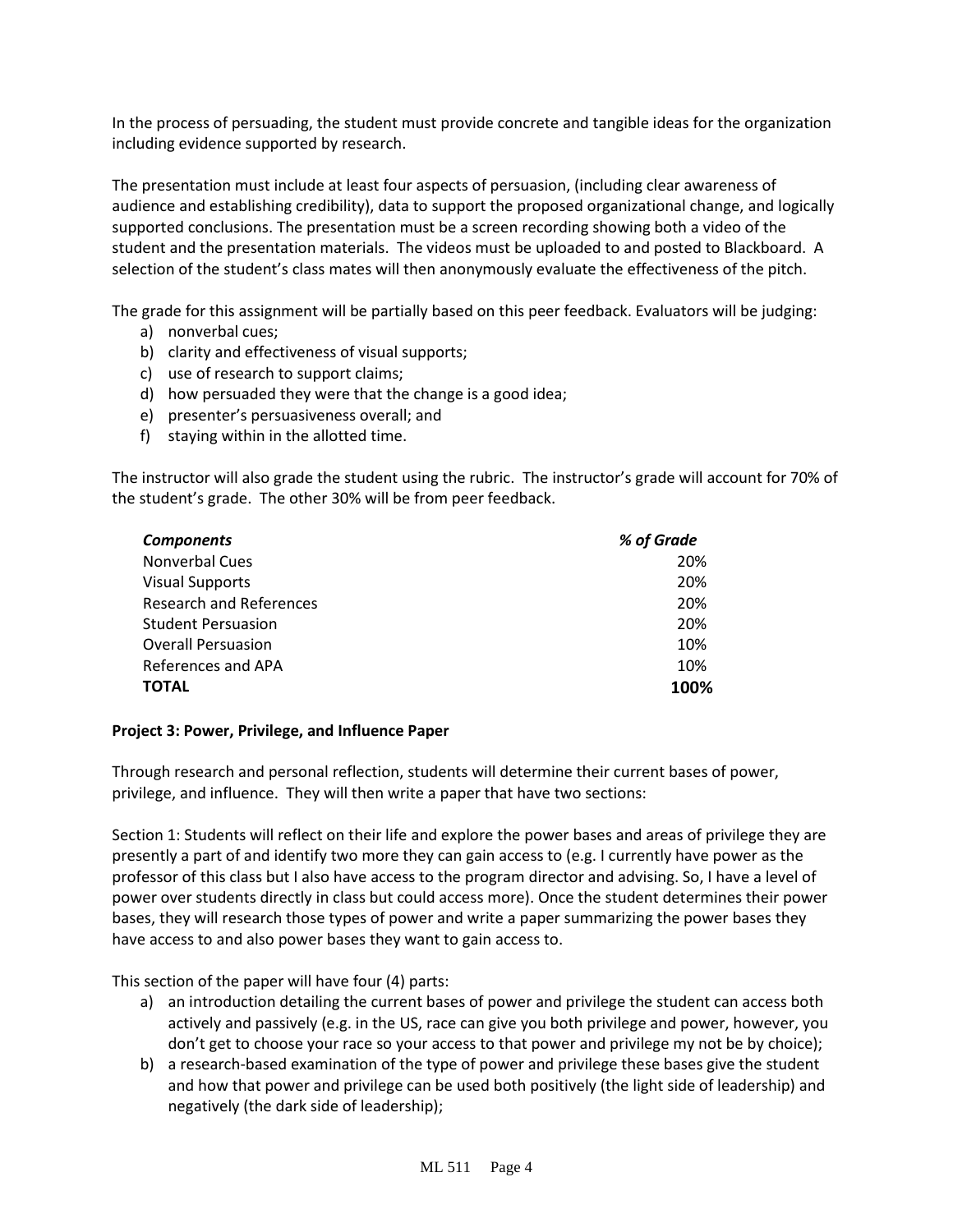- c) a discussion of how the student wants to ethically develop their power to enhance their career; and
- d) a conclusion discussing areas the student wants to obtain power in as their career develops.

Section 2: Students will determine their influence style using the class readings and additional research. They will define their style of influence and develop two strategies to expand their current influence. Influence can be personal and/or professional.

This section of the paper will have four (4) parts:

- a) an introduction describing the student's current style of influence;
- b) an analysis of the areas in which the student currently has influence;
- c) a discussion of two strategies the student can use to expand their influence; and
- d) a conclusion detailing how increased influence could help in future career development.

Students will write a 6 to 8 pages (not including the cover and reference pages), using APA style, 12 point double spaced Times New Roman font, and include a minimum of five (5) quality references.

| <b>Components</b>                                  | % of Grade |
|----------------------------------------------------|------------|
| <b>Current Power Base and Privilege Reflection</b> | 15%        |
| Research on Power and Privilege                    | 15%        |
| Reflection on Future Career Needs and Choices      | 15%        |
| Strategies to Expand Influence                     | 15%        |
| Reflection on Influence                            | 10%        |
| Analysis of Influence                              | 10%        |
| Writing and Organization                           | 10%        |
| References and APA                                 | 10%        |
| <b>TOTAL</b>                                       | 100%       |

### **Final Project: Solutions Outcome Report**

Students will conduct research to discover an issue in which two or more groups are in negotiation (this can be in the news or in an organization you are familiar with). Students will then use what they have learned in class to hypothesize a win/win solution. The solution must be supported by research that includes background on both sides and any support needed to show the proposed solution will benefit both sides.

Students will write up this research into a business report that could be provided to stakeholders on both sides of the issue. The Report should be formatted into the following sections:

- a) an executive summary (written last but presented first);
- b) an overview of the issue with additional research;
- c) a synopsis of the demands of each side;
- d) the recommendations for a win/win solution including steps both sides could take toward implementation; and
- e) a conclusion.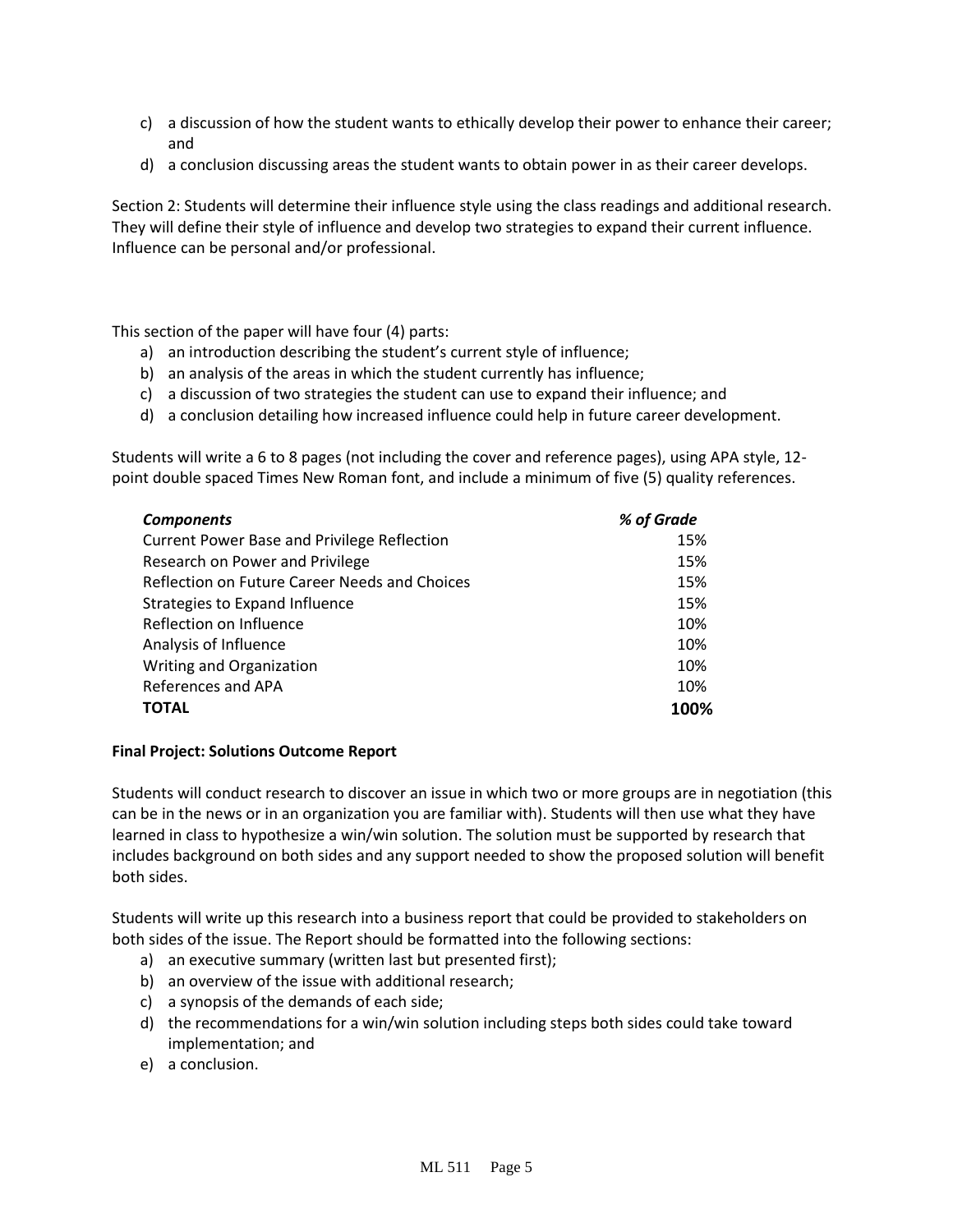This report will be written in a business report style and should include images, color, sections, and headings. The report should also include a minimum of five (5) quality references in APA style with citations.

| <b>Components</b>        | % of Grade |
|--------------------------|------------|
| Recommendations          | 30%        |
| Synopsis                 | 20%        |
| <b>Executive Summary</b> | 15%        |
| Overview of Issue        | 15%        |
| Writing and Organization | 10%        |
| References and APA       | 10%        |
| <b>TOTAL</b>             | 100%       |

### **Formative Assessments**

Class participation through formative assessments is an integral part of this course. Formative assessments can be journals, papers, activities, quizzes, discussions, wikis, or other activities determined by the course manager and instructor. Each formative assessment includes its own rubric and/or due date as outlined within the activity to balance participation and enhance learning. Whether in class, online, or in a mixed mode setting, students will be graded on their ability to present, explain, or defend alternative viewpoints and the degree to which they have mastered the concepts and principles inherent in the study of leadership. Written work is assessed on relevance to the subject presented, adherence to writing mechanics and organization, and professional presentation.

| <b>Components</b>      | % of Grade |
|------------------------|------------|
| Use of Course Concepts | 100%       |
| TOTAL                  | 100%       |

# **COURSE POLICIES**

### **Late Assignments**

Doctoral students are required to submit all assignments by the due dates stated in the course schedule. A late assignment is one that is submitted after the due date or after any extension has expired.

If circumstances prevent a student from meeting the due date, the student needs to contact the instructor and request an extension at least 48 hours prior to the date the assignment is due. Emergency situations will be considered on a case-by-case basis.

Being busy, pressured with outside work, technical issues, or having competing academic commitments are not valid reasons to grant extensions. A student who receives an extension in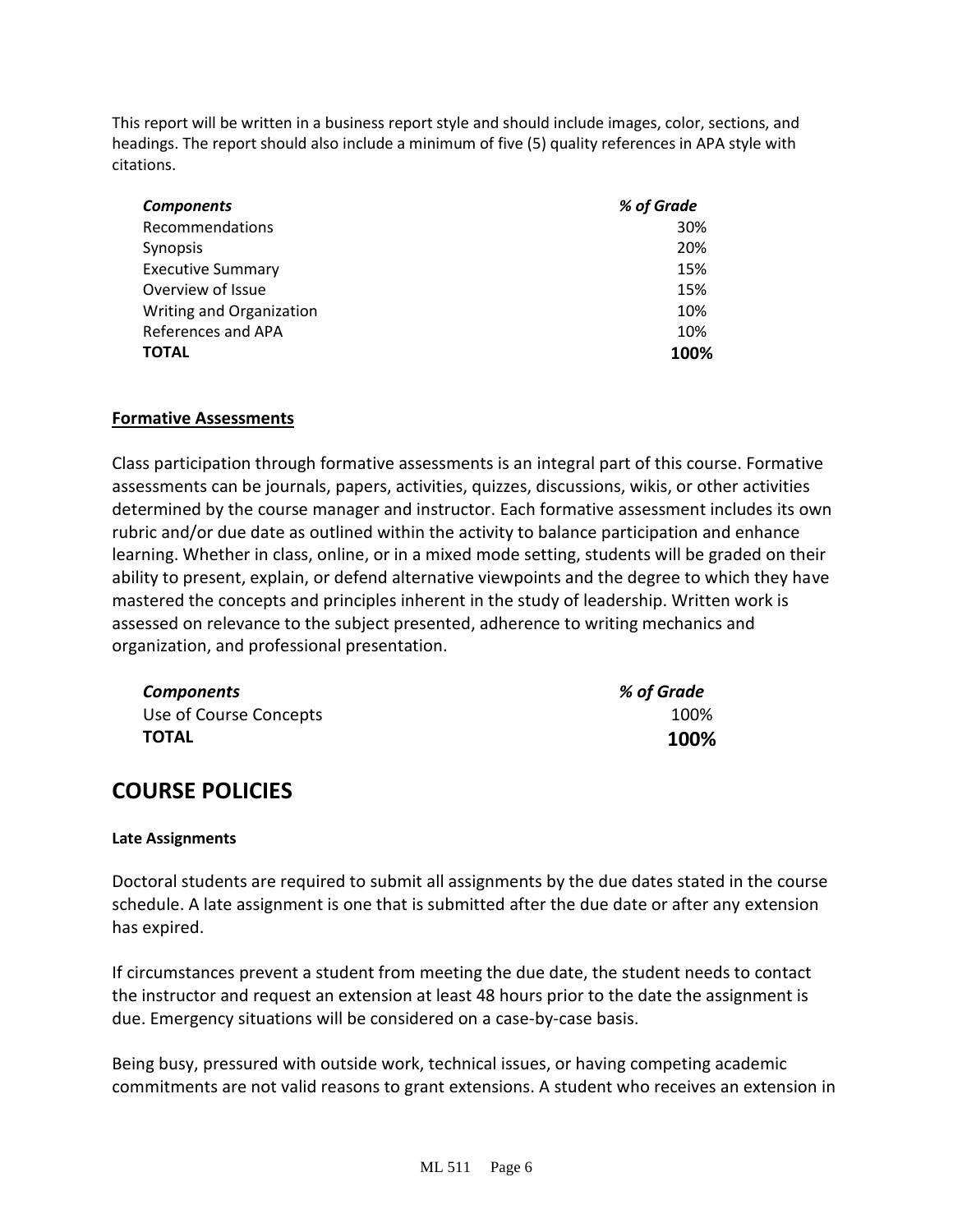advance of the due date and abides by the agreement with the instructor is not subject to late penalties.

Without prior arrangement with the instructor, students who submit assignments late will receive a 5% deduction in grade each day or part of the day that the assignment is late up to a maximum of 25% off. Coursework received after 10 days will not be graded and will receive a zero grade, unless prior arrangements have been made.

### **Professional Writing**

Assignments require error-free writing that uses standard English conventions and logical flow of organization to address topics clearly, completely, and concisely. CityU requires the use of APA style.

### **Participation**

Participation is determined through your active engagement in classroom activities each week. This can be measured through your discussion board posts or by submitting an assignment when due.

# **UNIVERSITY POLICIES**

You are responsible for understanding and adhering to all of City University of Seattle's academic policies. The most current versions of these policies can be found in the University Catalog that is linked from the CityU Web site.

### Antidiscrimination

City University of Seattle and its staff and faculty are committed to supporting our students. We value equity, diversity, and inclusion as a way of life as well as the educational opportunities it provides. City U will not tolerate any form of discrimination based on race, color, ethnicity, sexual orientation, gender identification, socioeconomic status, or religious values. If you have experienced any discrimination based on any of the above, we encourage you to report this to the University. Please report this to your instructor. If you do not feel safe reporting this to your instructor, please report to the Provost or to the Vice President of Student Affairs.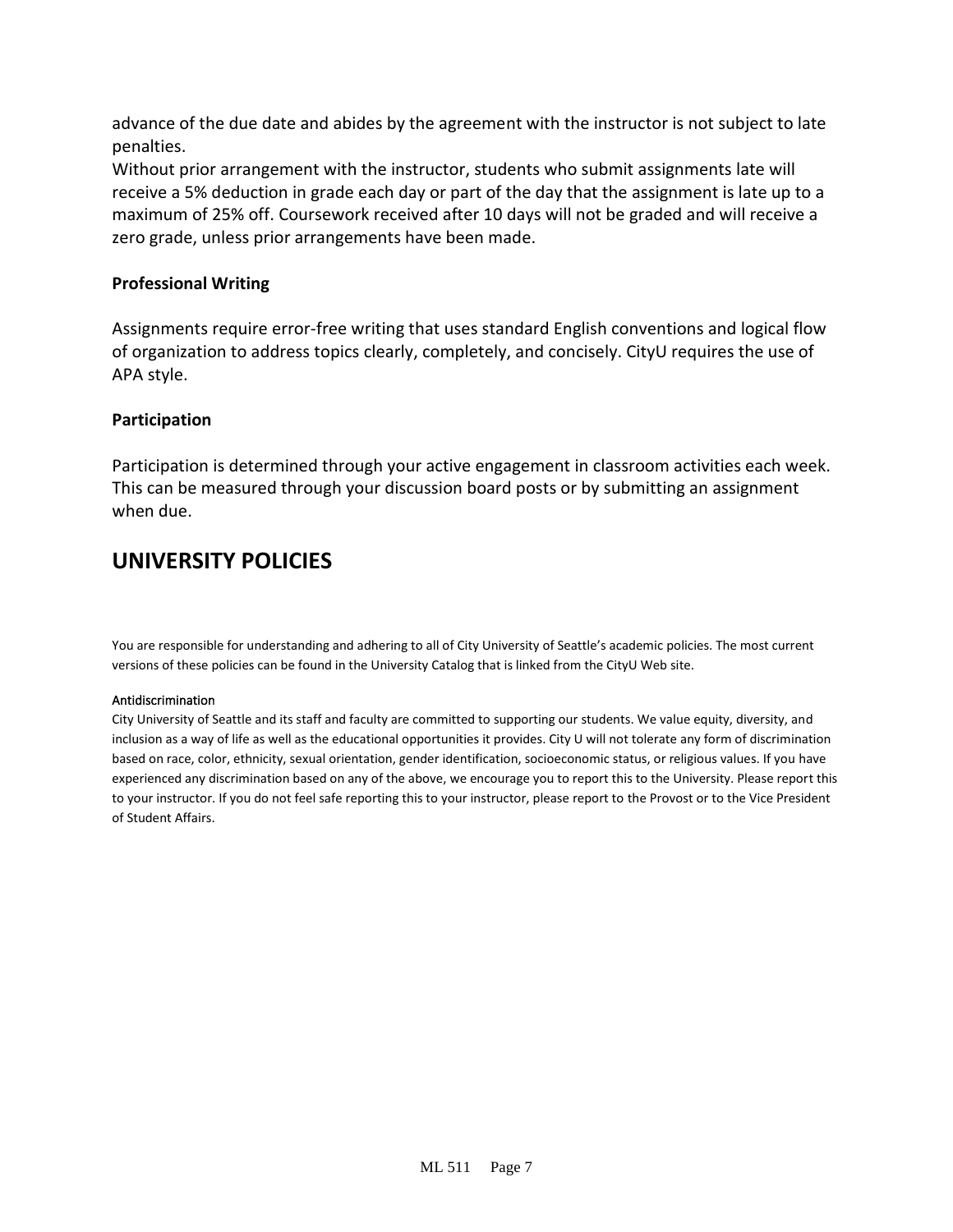### **Non-Discrimination & Prohibition of Sexual Misconduct**

City University of Seattle adheres to all federal, state, and local civil rights laws prohibiting discrimination in employment and education. The University is committed to ensuring that the education environment is bounded by standards of mutual respect and safety and is free from discriminatory practices.

In the U.S., the University is required by Title IX of the Education Amendments of 1972 to ensure that all of its education programs and activities do not discriminate on the basis of sex/gender. Sex include sex, sex stereotypes, gender identity, gender expression, sexual orientation, and pregnancy or parenting status. Sexual harassment, sexual assault, dating and domestic violence, and stalking are forms of sex discrimination, which are prohibited under Title IX and by City University of Seattle policy. City University of Seattle also prohibits retaliation against any person opposing discrimination or participating in any discrimination investigation or complaint process internal or external to the institution. Questions regarding Title IX, including its application and/or concerns about noncompliance, should be directed to the Title IX Coordinator. For a complete copy of the policy or for more information, visi[t https://my.cityu.edu/titleix](https://my.cityu.edu/titleix) or contact the Title IX Coordinator.

In Canada, in compliance with the British Columbia Human Rights Code, the Alberta Human Rights Act, WorksafeBC, and the Workers' Compensation Board of Alberta, the University believes that its environment should at all times be supportive and respectful of the dignity and self-esteem of individuals. Discrimination, harassment and bullying conduct, whether through person to person behaviour or via electronic communications such as email or social media is not acceptable and will not be tolerated. As an educational institution, it is our responsibility to cultivate an environment of excellence, equity, mutual respect and to recognize the value and potential of every individual. The University will take all necessary steps to meet or exceed the requirements of the law to prevent discrimination, harassment and bullying. The Respectful Workplace Policy for the prevention of discrimination, harassment and bullying policy and procedure can be found at [https://www.cityu.edu/discover](https://www.cityu.edu/discover-cityu/about-cityu/)[cityu/about-cityu/](https://www.cityu.edu/discover-cityu/about-cityu/) under the Policies section or at<https://www.cityuniversity.ca/about/>.

### **Religious Accommodations**

City University of Seattle has a policy for accommodation of student absences or significant hardship due to reasons of faith or conscience, or for organized religious activities. The University's policy, including more information about how to request an accommodation, is available in the University Catalog and on the my.cityu.edu student portal. Accommodations must be requested by the 20% mark of this course (e.g. day 14 of a ten-week course, day 7 of a 5-week course) using the Religious Accommodations Request Form found on the student dashboard in the my.cityu.edu student portal.

### **Academic Integrity**

Academic integrity in students requires the pursuit of scholarly activity that is free from fraud, deception and unauthorized collaboration with other individuals. Students are responsible for understanding CityU's policy on academic integrity and adhering to its standards in meeting all course requirements. A complete copy of this policy can be found in th[e University](http://www.cityu.edu/catalog/) [Catalog](http://www.cityu.edu/catalog/) in the section titled *Academic Integrity Policy* under *Student Rights & Responsibilities*.

### **Attendance**

Students taking courses in any format at the University are expected to be diligent in their studies and to attend class regularly. Regular class attendance is important in achieving learning outcomes in the course and may be a valid consideration in determining the final grade. For classes where a physical presence is required, a student has attended if they are present at any time during the class session. For online classes, a student has attended if they have posted or submitted an assignment. A complete copy of this policy can be found in th[e University Catalog](http://www.cityu.edu/catalog/) in the section titled *Attendance* under *Student Rights & Responsibilities*.

### **Final Assignments Due Date**

Final assignments for each class at CityU must be due on or before the final date of the course as indicated in the university's course information system. Due dates that extend beyond the final date of the course may negatively impact tuition funding for students.